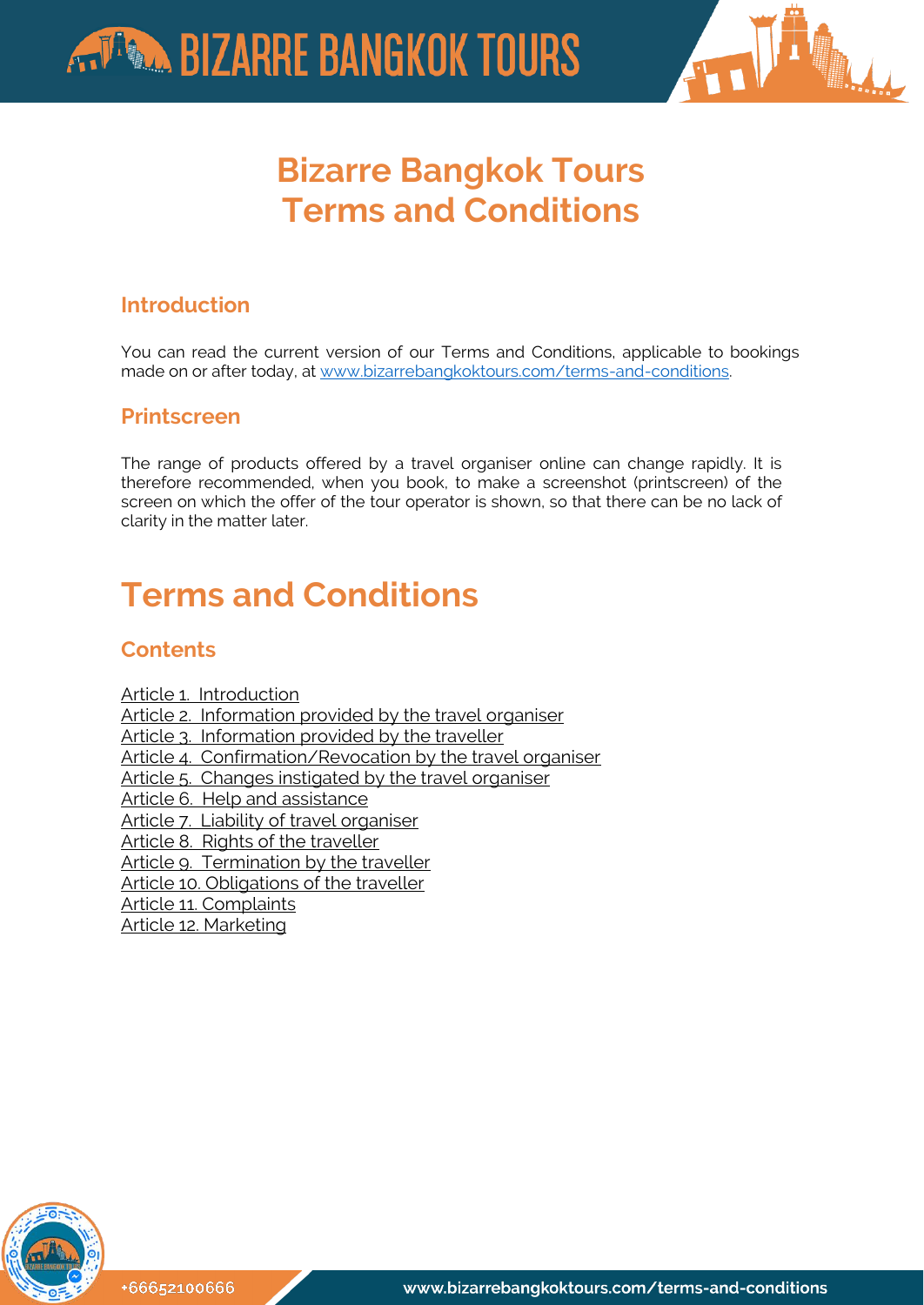

#### **Article 1 Introduction**

- 1.1. These terms and conditions are applicable to travel agreements, as defined in law, which the travel organiser enters into with one or more travellers.
- 1.2. The traveller is not entitled to withdraw the travel agreement; all bookings are "definitive bookings".
- 1.3. The traveller who booked through one of travel organiser's agents or affiliates is, besides these terms and conditions, also bound by the agent's or affiliate's own terms and conditions (if any).
- 1.4. The travel organiser reserves the right, at its sole discretion, to modify or replace these terms and conditions by posting the updated terms and conditions at [www.bizarrebangkoktours.com/terms-and-conditions](http://www.bizarrebangkoktours.com/terms-and-conditions) and on its own and its affiliates' booking form. For existing bookings the terms and conditions will be governed by the version at the time of booking.
- 1.5. In the event that any term or condition in this document is illegal or otherwise unenforceable for any reason then such term or condition shall be deemed to be severed from these Terms and Conditions or amended accordingly such that the remainder of these Terms and Conditions will still apply and continue as binding.
- 1.6. These terms and conditions have been written in good faith and every effort has been made to accurately reflect the travel organiser's policies.

#### <span id="page-1-0"></span>**Article 2 Information provided by the travel organiser**

- 2.1 The travel organiser accepts no responsibility for general information in photos, folders, advertisements, websites and other information carriers, if these have been drawn up or published by third parties, including affiliates.
- 2.2 If the tour offered is included in a publication (including internet publication) of the travel organiser, the details stated in this form part of the contract, unless otherwise indicated.
- 2.3 Any activity not included in the tour or in the tour price is considered an optional activity. Optional activities do not form part of the contract and are undertaken at the cost of the traveller.
- 2.4 Travellers should go to the travel organiser's or its affiliates' booking form for the most recent prices and itineraries.
- 2.5 Each tour includes different services in terms of included activities, meals and transport. These details are included in the Useful Facts tab on the tour's product page at [www.bizarrebangkoktours.com.](http://www.bizarrebangkoktours.com/)

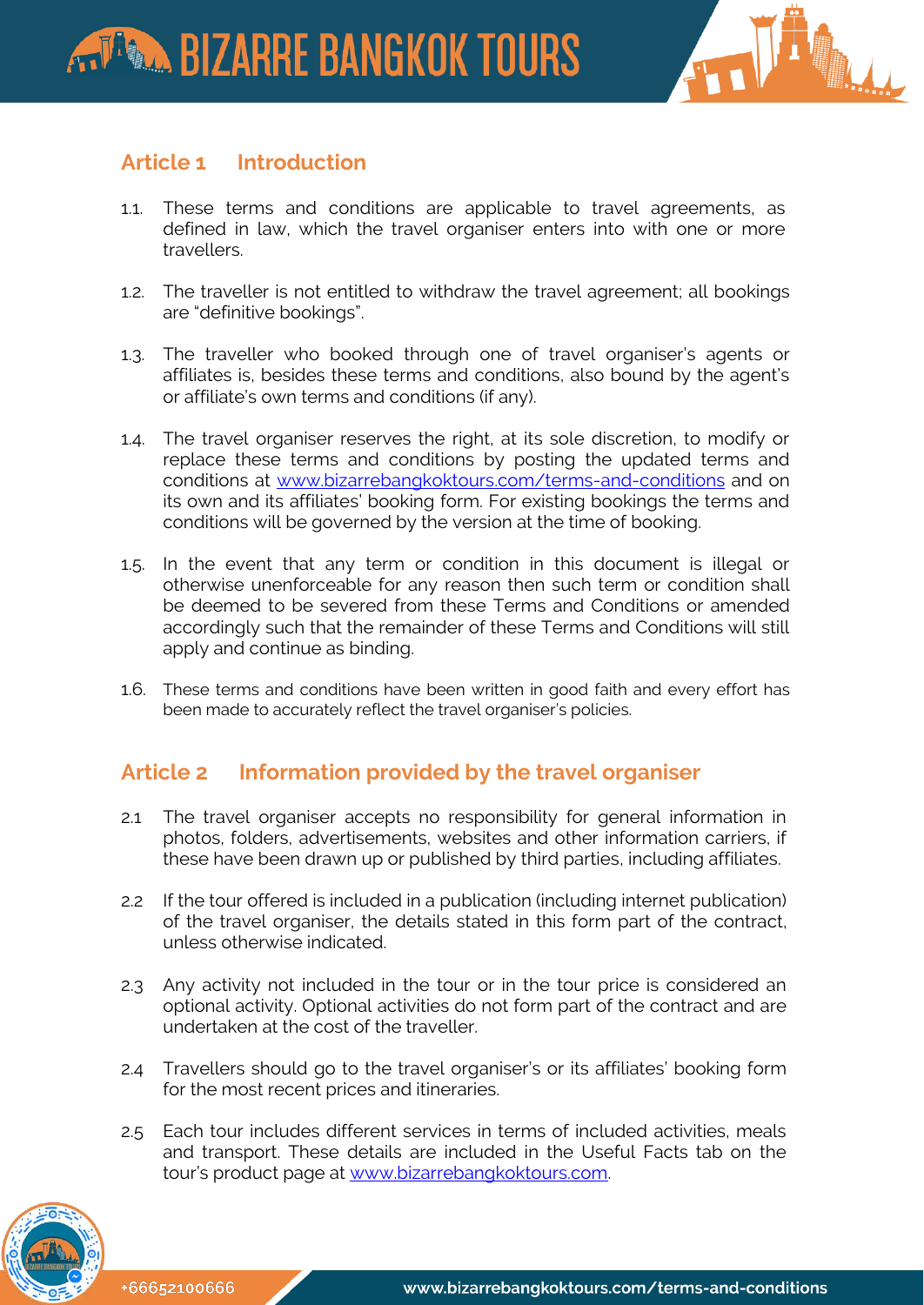

- 2.6 All stated return times are approximate and represent the average time a tour will return to the ending point. Actual return times can be earlier or later than the times stated depending on factors such as traffic conditions, pace of the tour, additional options taken etc. On occasions the tour can return significantly later than the time stated on the itinerary (please bare this in mind if planning activities after the tour).
- 2.7 The travel organiser is aware of the risks of flooding and other natural disasters, especially during the annual rainy season; the travel organiser makes efforts to inform customers of any risky political situation that may arise in a destination province. Such information can be found at [www.bizarrebangkoktours.com.](http://www.bizarrebangkoktours.com/)

#### <span id="page-2-0"></span>**Article 3 Information provided by the traveller**

- 3.1. The traveller must provide all information regarding him/herself and the travellers for which he/she has made a booking which could be of importance in the conclusion or realisation of the contract in good time, before the agreement is entered into. This must in any event include his/her mobile telephone number and email address and each traveller's full name, date of birth and country.
- 3.2. The traveller must indicate any details which could be of importance to the good realisation of the tour by the travel organiser regarding his or her own physical and mental condition (including food related allergies and dietary restrictions), and regarding the capacity or composition of the party for which he/she has made a booking.
- 3.3. The travel organiser reserves the right to decline a booking if said details pose a danger to any traveller.
- 3.3 If the traveller does not comply with his/her obligations to provide information, this could result in said traveller(s) being excluded from (further) participation in the tour. In such cases, all costs associated with this will be charged to the traveller.
- 3.4 The traveller can ask the travel organiser to change the travel offer for medical reasons and other reasons. The travel organiser is not required to meet such a request, but if the travel organiser does meet it, the traveller must pay the costs associated with the change.

## <span id="page-2-1"></span>**Article 4 Confirmation/Withdrawal by the travel organiser**

4.1 The contract is realized as a result of acceptance by the traveller of the offer of the travel organiser, including these terms and conditions. After the contract is realized, the traveller will receive confirmation of this as quickly as possible.

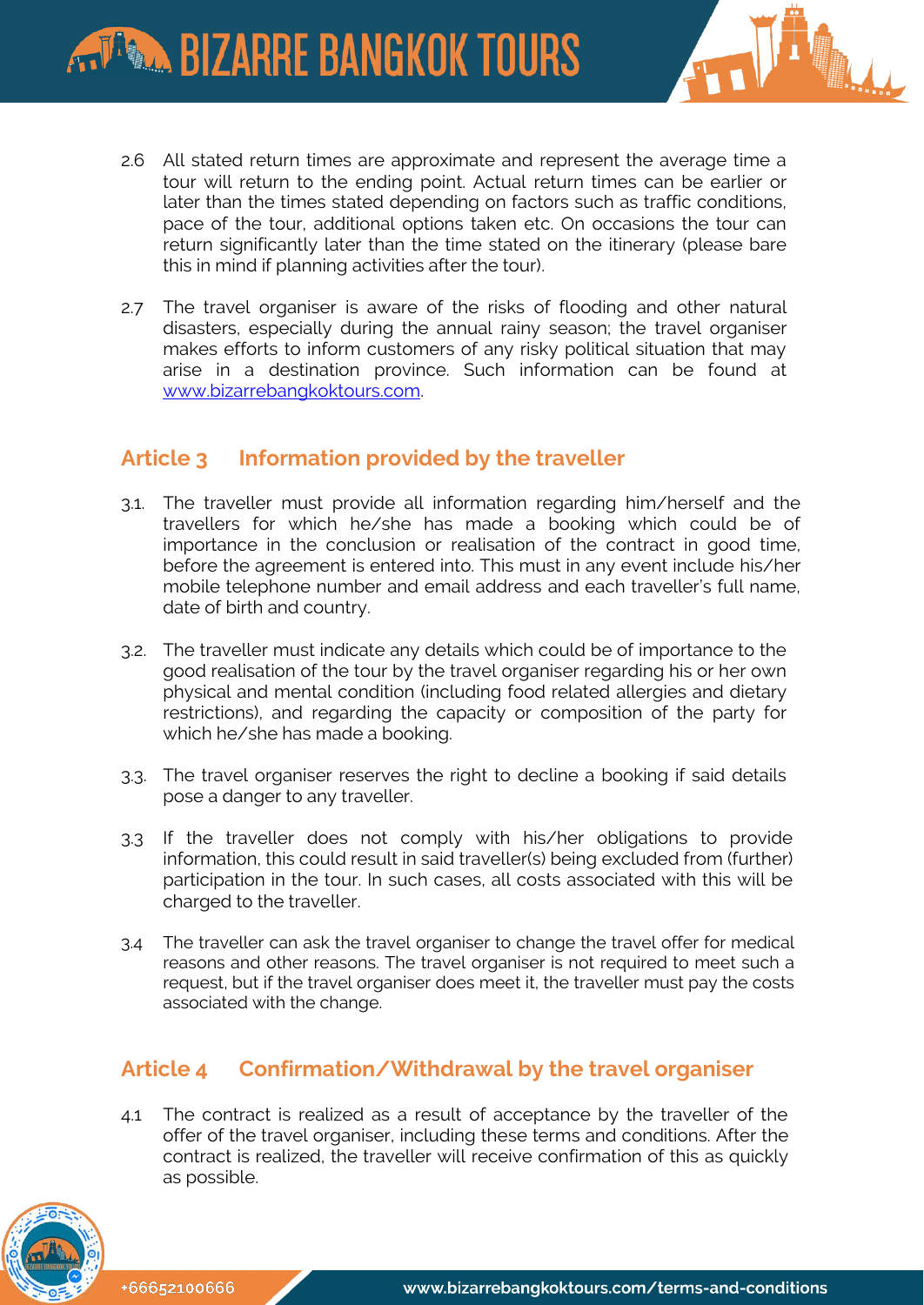# **ARTISTAL BIZARRE BANGKOK TOURS**



- 4.2 The travel organiser is entitled to terminate the travel agreement up to 2 days before the tour date in the event that the number of participants is smaller than the required minimum number of participants made known prior to the booking in the Useful Facts tab on the tour's product page at [www.bizarrebangkoktours.com](http://www.bizarrebangkoktours.com/). The travel organiser is required to notify the traveller of the termination as quickly as possible after the date of termination, giving reasons.
- 4.3 In the event that the number of participants is smaller than the required number of participants and the travel organiser terminates the travel agreement within the period stated above, the travel organiser may offer one or more alternative tours to the traveller. If the traveller accepts one of the offered alternative tours and the alternative is more costly than the original, then the traveller is not obliged to pay the difference. If the traveller accepts one of the alternative tours and the alternative is less costly than the original, then the travel organiser will refund the difference in accordance with its refund policy.
- 4.4 If none of the offered alternative tours is acceptable to the traveller, or if the travel organiser does not offer any alternative tours to the traveller, then the travel organiser shall make a refund in accordance with its refund policy.
- 4.5 The offer of the travel organiser is free of obligation, and can, if necessary, be withdrawn for any reason by the travel organiser, including after acceptance of the offer by the traveller and, as appropriate, after confirmation by the travel organiser. Withdrawal due to a correction of errors in the calculation of the travel sum or of other errors is permitted. The withdrawal must take place as quickly as possible after the date of acceptance, giving reasons. In such cases, the traveller is entitled to prompt reimbursement of any amounts paid in accordance with the travel organiser's refund policy.
- 4.6 The travel organiser is not liable for any incidental expenses or consequential losses that the traveller may have incurred as a result of the booking, including non-refundable flight tickets.
- 4.7 Cancellations due to conditions outside the travel organiser's control such as war, natural disaster, political instability, etc. will not be refunded by the travel organiser. In such an event the traveller will need to make a claim on his/her travel insurance.
- 4.8 Manifest errors and/or mistakes are not binding on the travel organiser. Such errors and mistakes are errors and mistakes which are or should be recognisable as such at first sight from the point of view of the average traveller.

#### <span id="page-3-0"></span>**Article 5 Changes instigated by the travel organiser**

5.1 The travel organiser reserves the right to change the advertised itinerary before the tour without prior notice according to customer

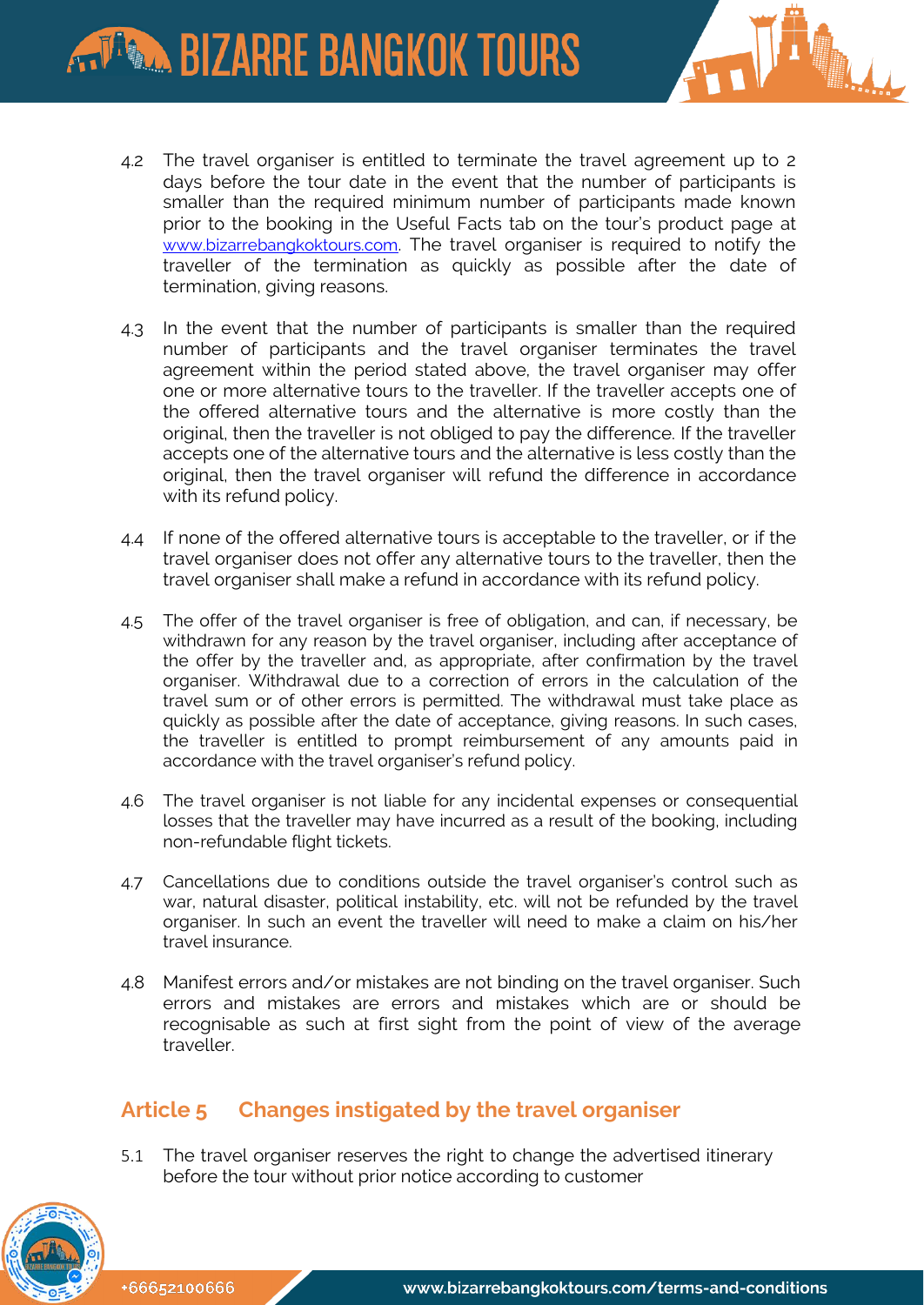**ARTISTING BIZARRE BANGKOK TOURS** 



recommendations and changes on the ground.

- 5.2 The travel organiser can also change the advertised itinerary during the tour due to varying conditions and unforeseen circumstances. In such case, the advertised itinerary will be maintained to the extent possible and there is no refund for any unused or unavailable attractions and/or activities.
- 5.3 The travel organiser endeavours to complete the advertised itineraries in the allotted time. However, in rare circumstances (usually due to heavy traffic, persistent heavy rainfall or the pace of the group) it is possible that the advertised itinerary cannot be completed. In such circumstances no partial refund will be mandatory.
- 5.4 The travel organiser reserves the right to change in- and exclusions as listed in the Useful Facts tab on the tour's product page at [www.bizarrebangkoktours.com](http://www.bizarrebangkoktours.com/) due to operational or other factors.
- 5.5 The travel organiser is required to notify the traveller of a change to the tour's meeting point and departure time. With regard to travellers who booked through Thai agents in person and/or whose contact details are unknown, the travel organiser will make reasonable efforts to inform them about this change.

#### <span id="page-4-0"></span>**Article 6 Help and assistance**

- 6.1. Depending on the circumstances, the travel organiser is required to provide the traveller with help and assistance if the tour does not proceed in accordance with the expectations which the traveller could reasonably have on the grounds of the contract. The costs arising from this shall be borne by the travel organiser if the failure in the performance of the contract is attributable to the travel organiser.
- 6.2 In the event that the cause is attributable to the traveller, the travel organiser is only required to provide help and assistance inasmuch as this can reasonably be expected of it. In such cases, the costs will be borne by the traveller.
- 6.3 In the event that the tour does not proceed in accordance with the expectations which the traveller could reasonably have had as a result of circumstances which are attributable neither to the traveller nor the travel organiser, each of these will bear their own losses.
- 6.4 If the traveller has requested special dietary requirements, the travel organiser will do its absolute best to facilitate these. The actual food preparation is, however, out of the travel organiser's control.

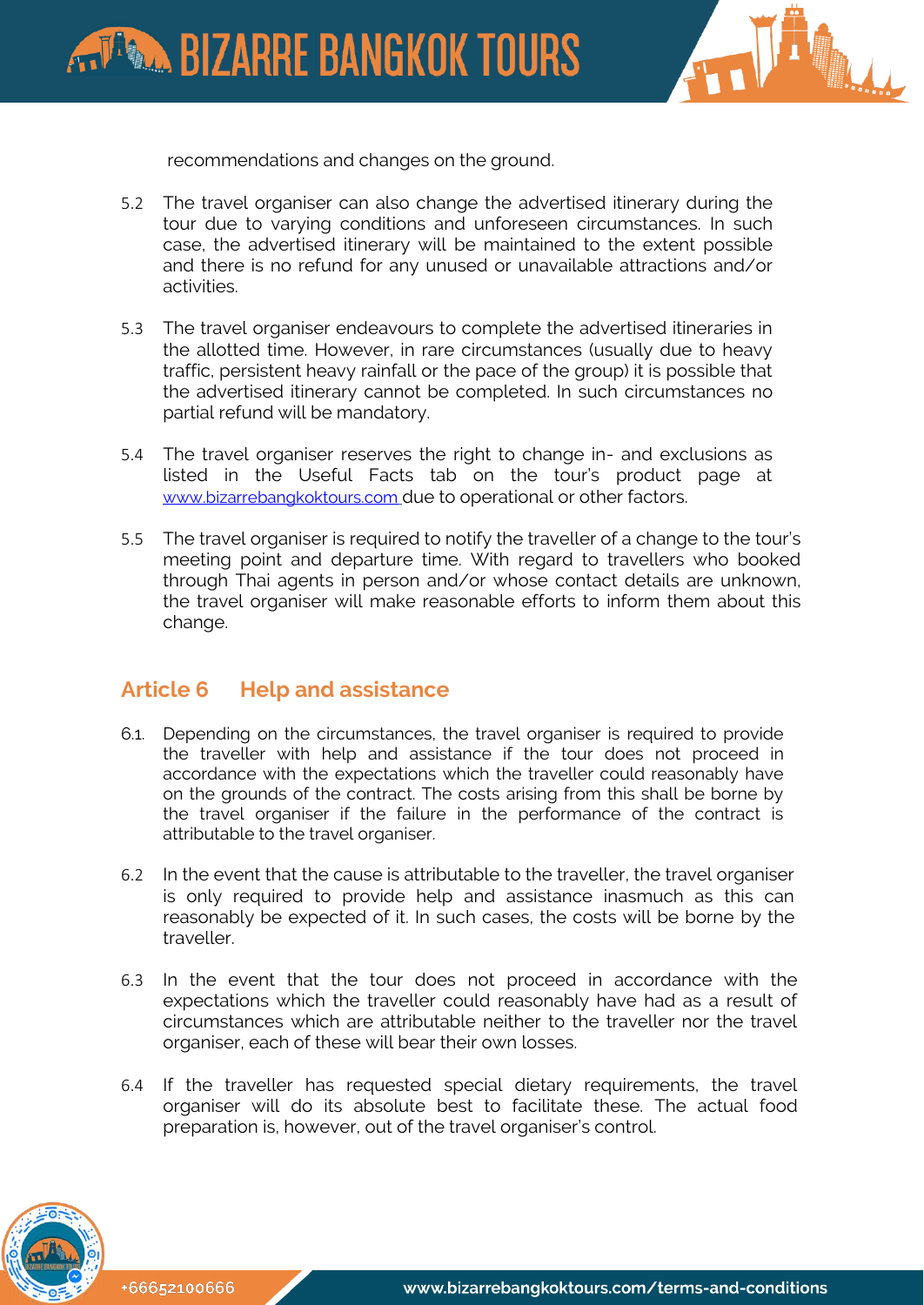

## <span id="page-5-0"></span>**Article 7 Liability of travel organiser**

- 7.1 By booking a tour with the travel organiser, the traveller acknowledges and accepts any and all risk associated with travel.
- 7.2 The traveller releases the travel organiser and its auxiliary persons from any liability resulting from pain, injury, death, damage or loss of pleasure suffered directly or indirectly as a result of participation in tours or as a result of travel organiser's or its auxiliary person's actions or facilities.
- 7.3 The travel organiser shall not be responsible for any wrongful or negligent acts, omissions or failure to act of any auxiliary persons. By utilizing the travel services of auxiliary persons, the traveller agrees that he/she will look to such auxiliary persons for any accident, injury, property damage or personal loss to him/her or to those travelling with him/her, and that the travel organiser shall not be liable.
- 7.4 The travel organiser shall also not be responsible for:
	- Anything that may arise from a traveller taking part in optional activities;
	- Financial loss suffered by travellers;
	- Claims for compensation for property damage (including damage resulting from property damage) to objects caused during the time that the travel organiser or someone on his behalf actually stores these objects or for whatever reason holds these objects; and
	- Claims for compensation of damage caused with or by a motor vehicle within the meaning of the Motor Insurance Liability Act (WAM) with additions and changes.
- 7.5 The travel organiser is also not liable if and inasmuch as the traveller has been able to recover his/her loss under an insurance policy entered into by the traveller, such as a travel insurance and/or cancellation insurance policy, and/or an insurance policy entered into by auxiliary persons, such as a travel insurance prepared for the traveller during the course of travel in accordance with the rules as notified by the Thai Tourism and Tourist Guide Business Committee and/or general liability insurance.
- 7.6 In the event that a service included under the travel agreement is subject to a Convention or an EU regulation, the travel organiser can invoke an exclusion or limitation of liability which is granted to or exists for a service provider as such under said convention or regulation.

## <span id="page-5-1"></span>**Article 8 Rights of the traveller**

- 8.1 The traveller can request that the travel organiser replaces him/her with another person. This is subject to the following terms and conditions:
	- the other person complies with all the conditions to which the contract is subject; and

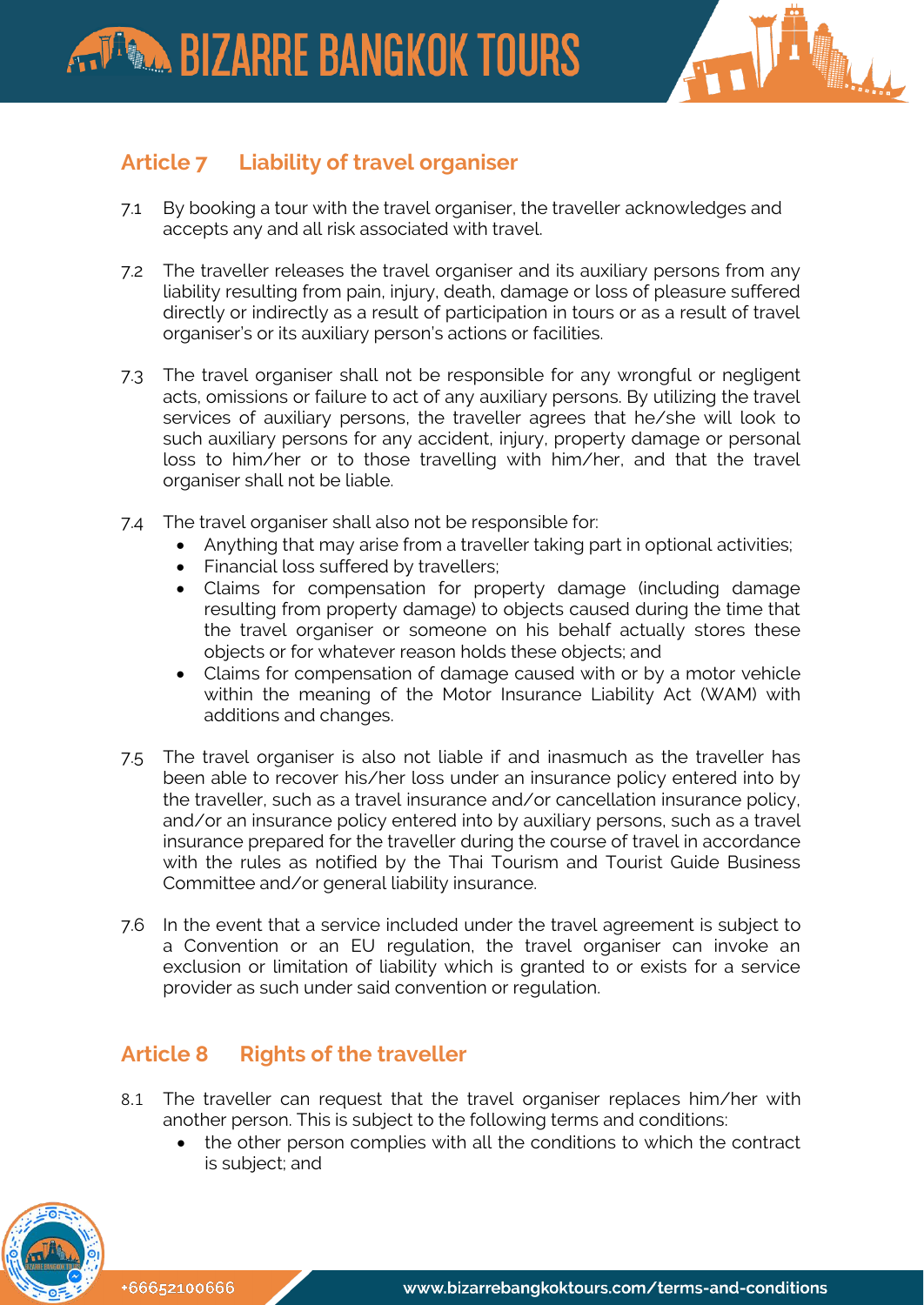

- the request is submitted no later than one day before departure, or in good time such that the necessary actions and formalities can still be carried out; and
- the request indicates the person(s) to be replaced and the full name, date of birth and country of the other person(s); and
- the terms and conditions of the service providers involved in the fulfilment do not preclude such substitution.

In the event that the request cannot be granted, the travel organiser will notify the traveller to this effect, giving reasons.

#### <span id="page-6-0"></span>**Article 9 Termination by the traveller**

- 9.1. The traveller can terminate the travel agreement. If the traveller does so, he or she will be required to reimburse the travel organiser for the loss the travel organiser suffers as a result of the termination. This loss is set at one times the travel sum for all terminations less than 7 days before the tour date.
- 9.2. Turning up late to the meeting point of the tour for whatever reason is considered a late termination and will result in a loss of all payments made. There will also be no refund in case the traveller voluntarily leaves the tour for any reason.
- 9.3. If the traveller terminates the travel agreement at least 7 days before the tour date, he or she shall receive a refund from the travel organiser within 28 days from the termination. Refunds will be made in the form of a refund to the traveller's credit card. This is only different if the traveller booked in person through a Thai agent. In that case, the traveller will receive his/her refund from the Thai agent through which he/she booked the tour in person.
- 9.4. If the traveller used a voucher code during booking and the total order amount after partial termination of the travel agreement drops below the minimum order value attached to the voucher value, the travel organiser will not refund the difference between the total order amount after partial termination of the travel agreement and the minimum order value attached to the voucher value.

#### <span id="page-6-1"></span>**Article 10 Obligations of the traveller**

- 10.1. The traveller is required to comply with all instructions issued by or on behalf of the travel organiser, and is liable for damage or loss caused by his or her actions. This is to be evaluated according to the standard of the conduct of a well-behaved traveller.
- 10.2. A traveller who causes or could cause hindrance or nuisance to such an extent that a good fulfilment of a tour is or could be impeded may be

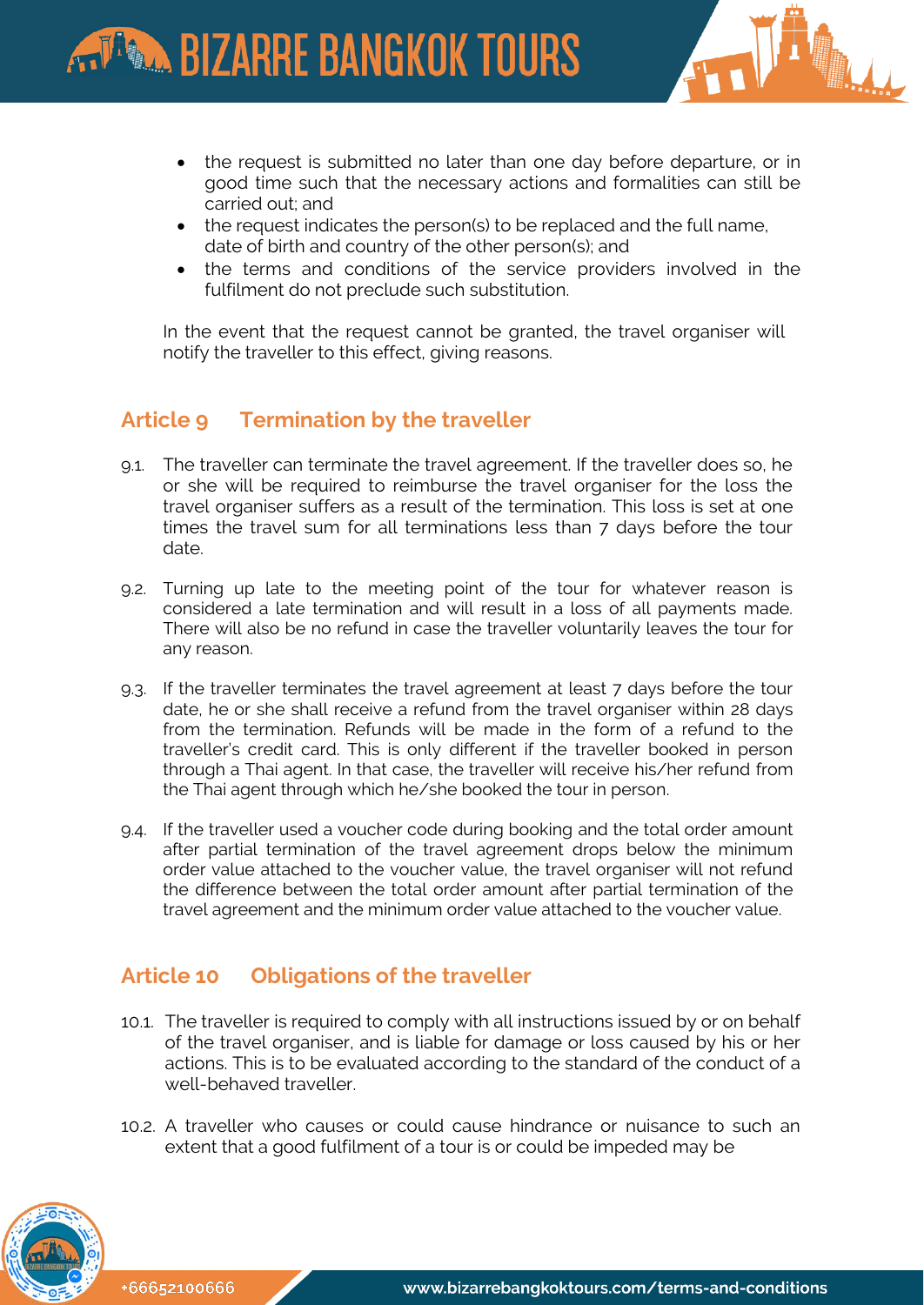



excluded from the tour or the rest of the tour by the travel organiser, if it cannot reasonably be expected of the travel organiser that the contract be complied with. The costs arising from this will be borne by the traveller.

- 10.3. The traveller is required to avoid or limit any loss as much as possible.
- 10.4. It is the traveller's responsibility to determine the minimum age requirements according to each tour before booking with the travel organiser. The minimum age for travellers varies according to each tour and can be determined by checking the Useful Facts tab on the tour's product page on [www.bizarrebangkoktours.com.](http://www.bizarrebangkoktours.com/) The travel organiser reserves the right to restrict the number of travellers under the age of 18 on tours.
- 10.5. Each traveller must ascertain the exact meeting point and time of departure of the tour no later than 2 hours before the stated time of departure by checking the tour's Facebook event page and/or the Get Directions PDF file in the footer on [www.bizarrebangkoktours.com.](http://www.bizarrebangkoktours.com/)

#### <span id="page-7-0"></span>**Article 11 Complaints**

#### **During the tour**

- 11.1. Complaints about the performance of the agreement must be notified as quickly as possible on site, so that a solution can be sought. In this context, the traveller must report – in the following sequence – to:
	- 1. the tour guide;
	- 2. the tour manager or, if he/she is not present or available;
	- 3. the travel organiser.
- 11.2. The travel organiser will ensure that there is information regarding the procedure to be followed on site, the contact details and availability of the persons in question.
- 11.3. In the event that the traveller has not complied with the obligation to register a complaint in the manner indicated by the travel organiser, and as a result the tour guide, service provider's manager or travel organiser have not been given the opportunity to remedy the failure, any entitlement to compensation for loss may be limited or excluded.

#### **After the tour**

11.4. If a failure has not been resolved satisfactorily on site, there is a possibility to record it in the form of a complaint. The complaint can be submitted by filling out the internal evaluation form, which can be accessed by clicking on the link in the follow-up e-mail that will be received immediately at the end of the tour and/or by visiting the the URL on the handout that will be